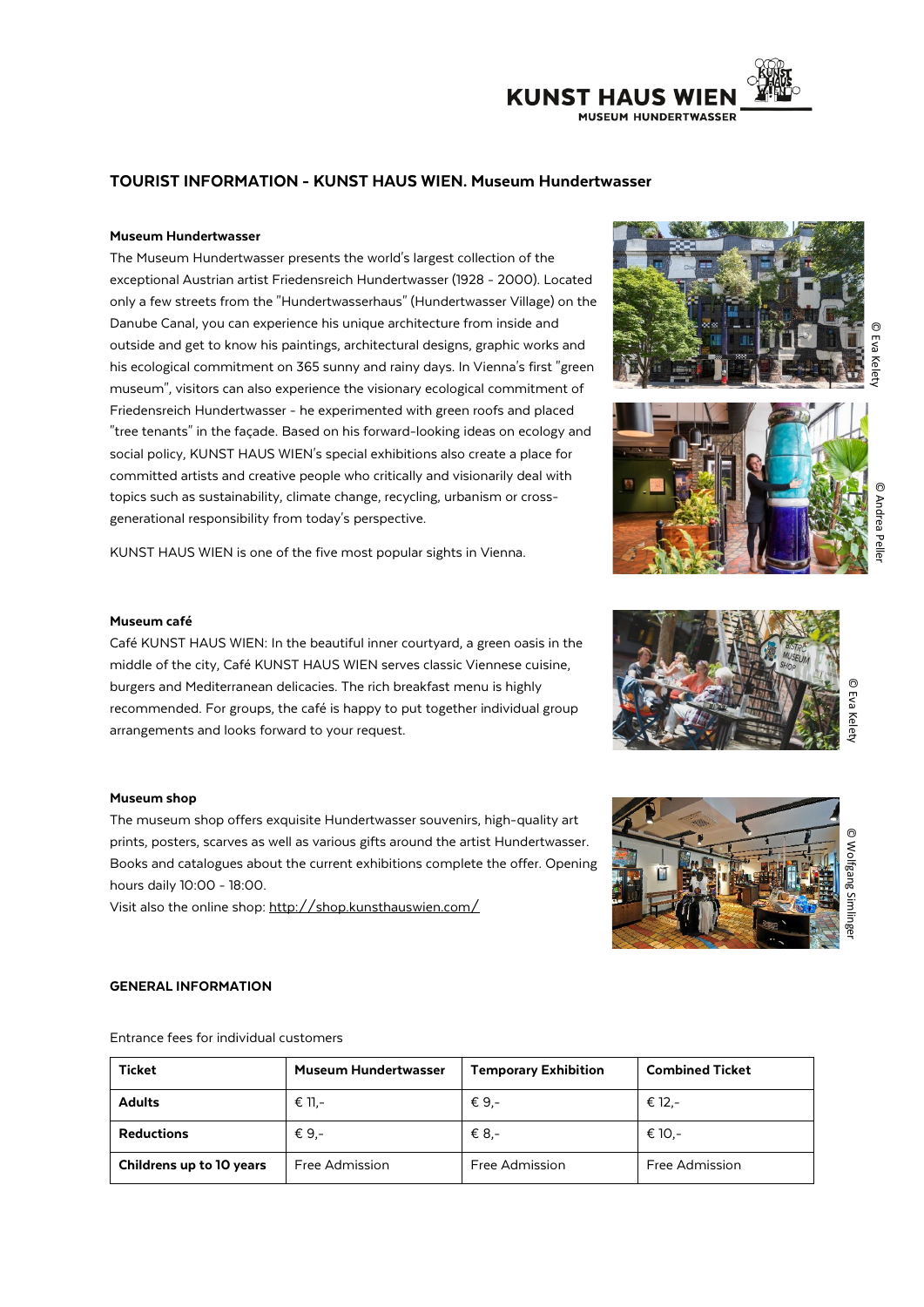

#### Tourism rates

We offer our partners in the travel and tourism industry special conditions. If you are interested in a special cooperation or voucher agreement, please contact: [irene.wolfram@kunsthauswien.com](mailto:irene.wolfram@kunsthauswien.com)

Admission prices for travel agencies and tour operators only with counter-signed voucher agreement

| <b>Ticket</b>                                             | <b>Museum Hundertwasser</b> | <b>Combined Ticket</b> |
|-----------------------------------------------------------|-----------------------------|------------------------|
| <b>Adults up to 9 Pax</b>                                 | € 8.-                       | € 9.-                  |
| Group rate from 10 Pax                                    | € 7.-                       | € 8.-                  |
| Teenagers 11-18 years                                     | € 4.-                       | € 4,-                  |
| <b>Students</b><br>(up to 26 years, with<br>ID/ISIC Card) | € 5.-                       | € 5.-                  |
| Children up to 10 years                                   | Free Admission              | Free Admission         |

### Reservations

Group: min. 10 PAX / max. 25 PAX - more than 25 PAX are divided

Admission cannot be guaranteed without group reservations. Reservations are possible from Monday to Friday from 10 a.m. to 5 p.m.! Reservations by individuals are not necessary. Vouchers are accepted for groups and FITs.

#### Guided Tours

Audio Guide in German, English, French, Hungarian and Russian are available for € 3,-

Weekly guided tours through the Museum Hundertwasser: Every Tuesday at 3 p.m. (German/English on request, free of charge with valid ticket)

### Individual and Groups:

On request - in 8 different languages possible! Price per group (max. 25 PAX) € 85,- Duration approx. 60 minutes Also valid for school classes! 2-3 groups can be guided at the same time.

Please contact[: info@kunsthauswien.com](mailto:info@kunsthauswien.com) or +43-1-712 04 91-40

#### B2B OFFERS

We offer information and support to our partners in the tourism sector and are looking forward to create individual packages for your clients and travel groups:

- Exclusive museum tours und packages
- Guided tours for groups by our art educators (in 8 languages)
- Travel and study groups/schools trips
- Voucher Agreements
- Individual B2B cooperation and packages for the hotel business
- B2B information leaflets for tour guides (in 8 languages)
- How to get there and parking information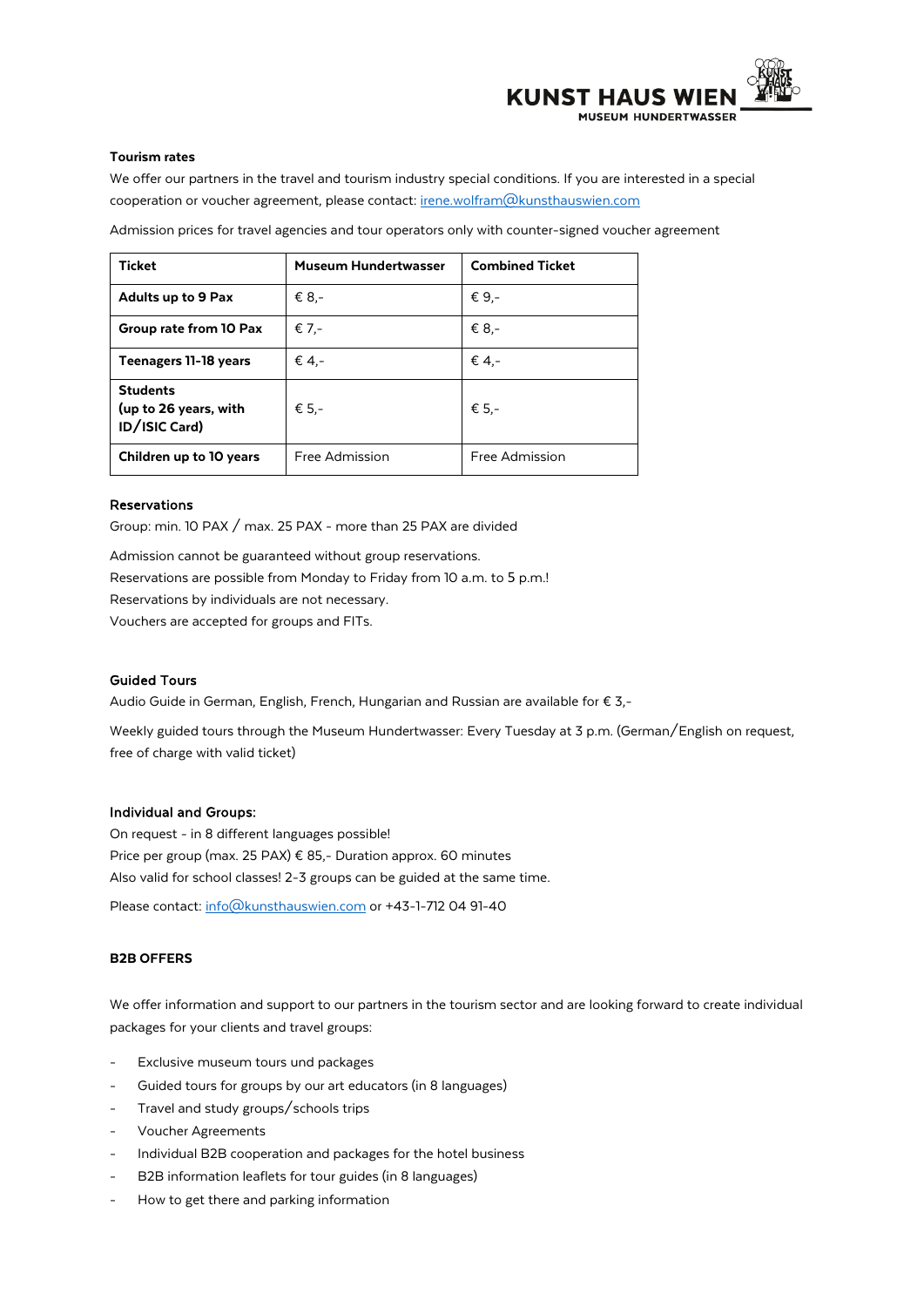

Please feel free to contact Irene Wolfram for individual arrangements.

Tourism Marketing Kevin Grabowski T: +43-1-712 04 91-80 F: +43-1-712 04 91-60 E[: irene.wolfram@kunsthauswien.com](mailto:irene.wolfram@kunsthauswien.com)

#### GENERAL INFORMATION

KUNST HAUS WIEN. Museum Hundertwasser Untere Weißgerberstraße 13 1030 Vienna, Austria

T: +43-1-712 04 91 F: +43-1-712 04 91-60 E[: info@kunsthauswien.com](mailto:info@kunsthauswien.com) [www.kunsthauswien.com](http://www.kunsthauswien.com/)